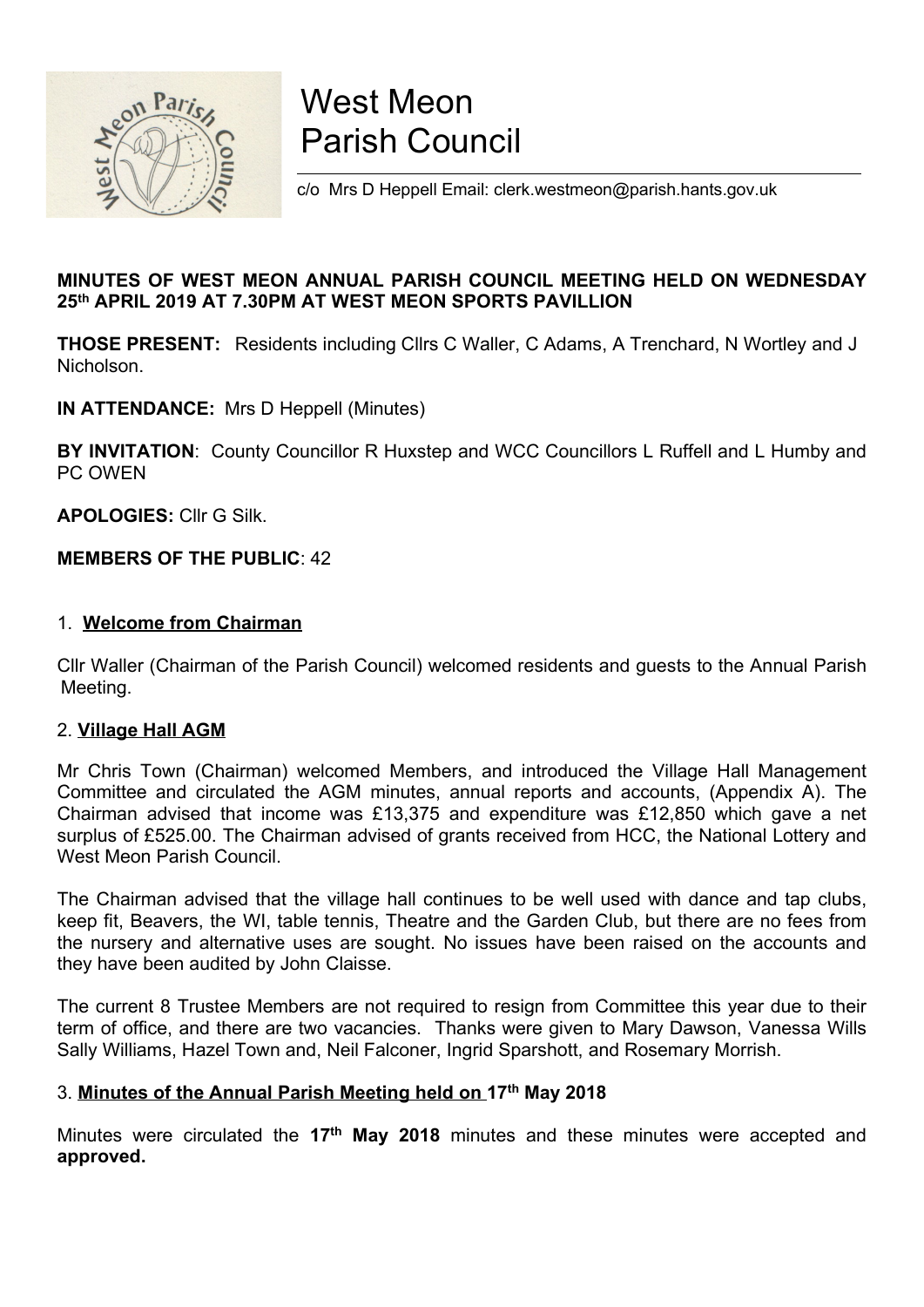## 4. Report from Cllr Waller, Chairman of West Meon Parish Council (WMPC)

The Chairman's report was circulated and received (see Appendix B). The Chairman thanked his fellow Councillors and their Clerk for their commitment and hard work, also the work of the maintenance team of Mac Edwards and Dayle Westwood and Martin Cowell for footpaths. He gave thanks to both Roger Huxstep Hampshire County Councillor and Laurence Ruffell, Winchester City Councillor for their support this year and the Lengthsman scheme. He also thanked those who had stepped down drom the Parish Council Tina Over, Phil Brannon and Tony Prowse and advised that the Parish Council requires a further 3 Councillors.

The Chairman provided information on the grants awarded to groups in the community over the past year and thanked the Clerk and Cllr Nicholson for their support on finance.

The Chairman reported on the progress of the VDS and displayed copies of the illustrations and maps of the village centre to be used in the document. The Chairman gave an update on projects/issues the Parish Council had considered over the past year.

. The Parish Council also regularly and thoughtfully post on 'We Are West Meon' Facebook site. Cllr Waller reminded parishioners that the noticeboard is available for village enterprise notices too, as does the website. In the last twelve months the Parish Council has:

· Strongly supported the community shop and its management committee

· Made substantial grants in the community and supported a whole range of village institutions and enterprises

· Continued to improve the finances at WMPC

· Completed the draft of the revised VDS and Landscape Character assessment and held the first consultation, including developing a new parish illustration

· Continued to improve the amenities in the community with repairs to the bus shelter and sign boards, the benches at the recreation ground and the pathway down to the church and installed a new bench at the Cross

· Mapped the fire hydrants in West Meon to improve community safety

· Requested a study into creating a new pavement from Sheepbridge to West Meon along the A32

· Continued to promote the re-development of West Meon old station as the MVT trail head and the establishment of a nature reserve within station yard.

## 5. County Councillor R Huxstep (Hampshire County Council)

The Chairman thanked Cllr Huxstep for his support and assistance over the past year. Cllr Huxstep's report following the meeting was circulated (see Appendix C).

Cllr Huxstep advised of the impact of Brexit on Hampshire County Council, also an increase of 2.99% on Council Tax. This translates to the County Council's band D council tax for the next financial year will be £1,236.87, an increase of 2.99% or about 70p per week. For other Bands they are: £ Band A 824.58 Band B 962.01 Band C 1,099.44 Band D 1,236.87 Band E 1,511.73 Band F 1,786.59 Band G 2,061.45 Band H 2,473.74

Cllr Huxstep reported on the many Remembrance events across the county to mark the centenary of the end of World War I that were attended by many Members of the Council including events in Members' own Divisions.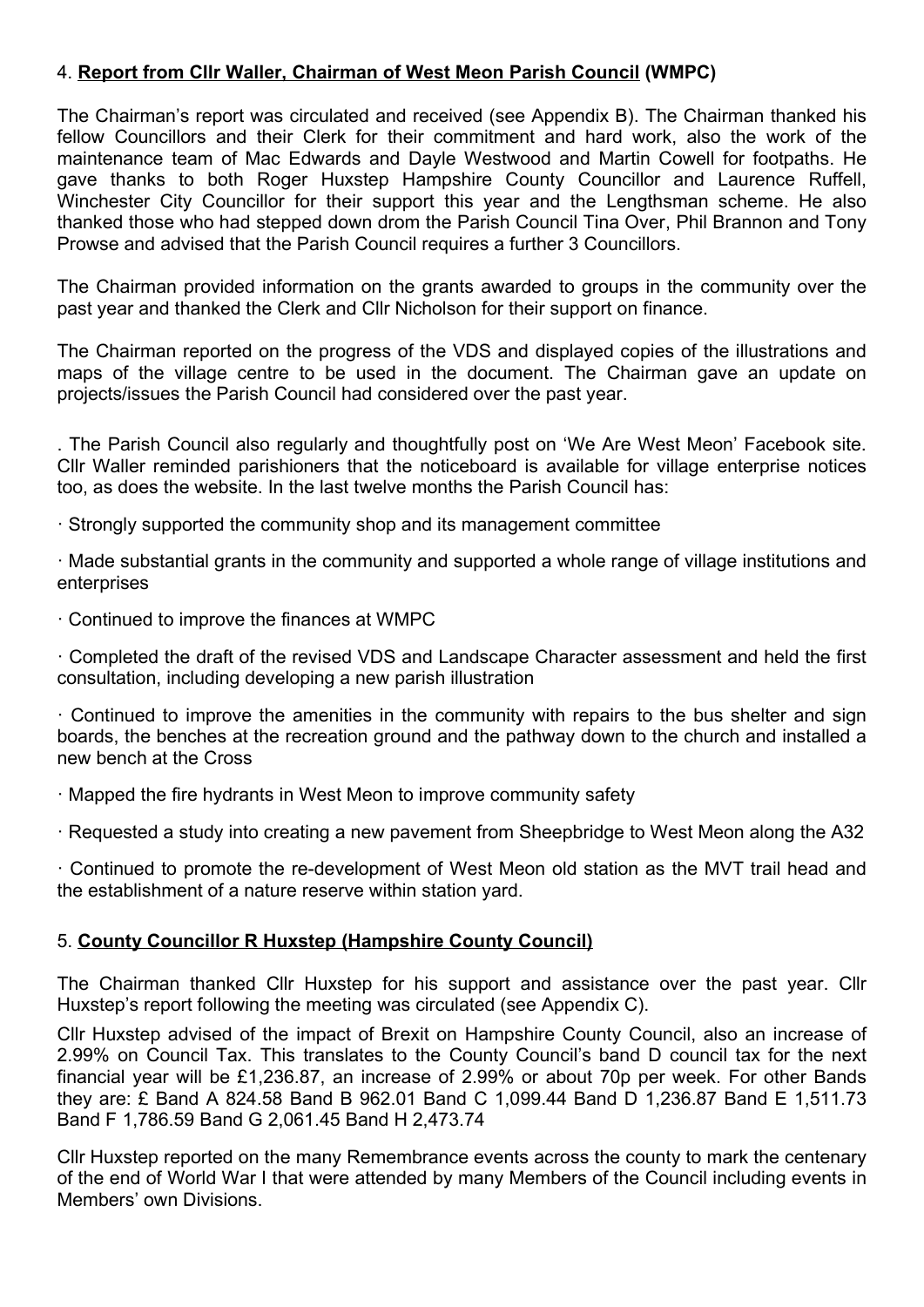## 6. Cllr Jane Nicholson Communities Against Noise (CANS)

Cllr Nicholson circulated and gave a report on work carried out by CANS over the past 12 months and their pro-active approach to reduce noise and speed in the area (see Appendix D). She advised CANS have written a 'position paper' explaining the problem and suggesting solutions, which has been sent to all relevant stakeholder including local MPs.

In December 2018, CANS chaired an initial meeting with members of the Police, representatives of our local MPs, the County Council and Winchester City Council where Jonathan Moore made a presentation outlining the problem and the potential solutions using the positioning paper as a foundation.

Cllr Nicholson advised of a survey of local residents which showed that there is a problem in the minds of the local population and that the use of average speed cameras is 'accepted'. CANS have contacted other residents' organisations and national bodies and continue to pursue alternative options and receive updates from the Police who support the proposals. CANS continue with their quest for a quieter and safer community.

## 7. Winchester City Councillor Report April Cllr H Lumby/ Ruffell

Cllr L Humby's report was circulated and presented giving information on rubbish collection and new monthly kerbside glass collection and litter picking. Cllr Lumby also provided an update on the new leisure centre.(see Appendix E) .

8. Written reports were circulated and received from Cllr Mr R Huxstep, Hampshire County Council, Winchester City Council Cllr H Lumby and Communities Against Noise (CANS). Also the West Meon Village Design Statement and Landscape Character Assessment illustrations were displayed.

#### 9. Public session

Questions from the Public. A parishioner asked about the increase in crime in West Meon. PC Owen gave an update on crime in West Meon which remain low. However there were incidents of attempted burglary, 2 commercial thefts, and vehicle and oil thefts.

A parishioner asked about controls on noise of motorbikes and how this could be controlled. Items discussed were the introduction of white gates entering into the village and the police targeting times when the noise is causing the most nuisance to villagers.

Discussions were made about blocked drains on East Meon Road were discussed and the proposed new housing at Long Priors, for 11-15 Houses. The Chairman advised that there is no planning permission at the moment and some are likely to be affordable housing.

Cllr Waller thanked Cllr Huxstep, Cllr Ruffell, Cllr Lumby, CANS and PC Owen for their reports and parishioners for attending.

There being no further matters for discussion, Cllr Waller thanked everyone and the meeting closed at 8.40 pm.

…………………………………

in the contract of the contract of the contract of the contract of the contract of the contract of the contract of the contract of the contract of the contract of the contract of the contract of the contract of the contrac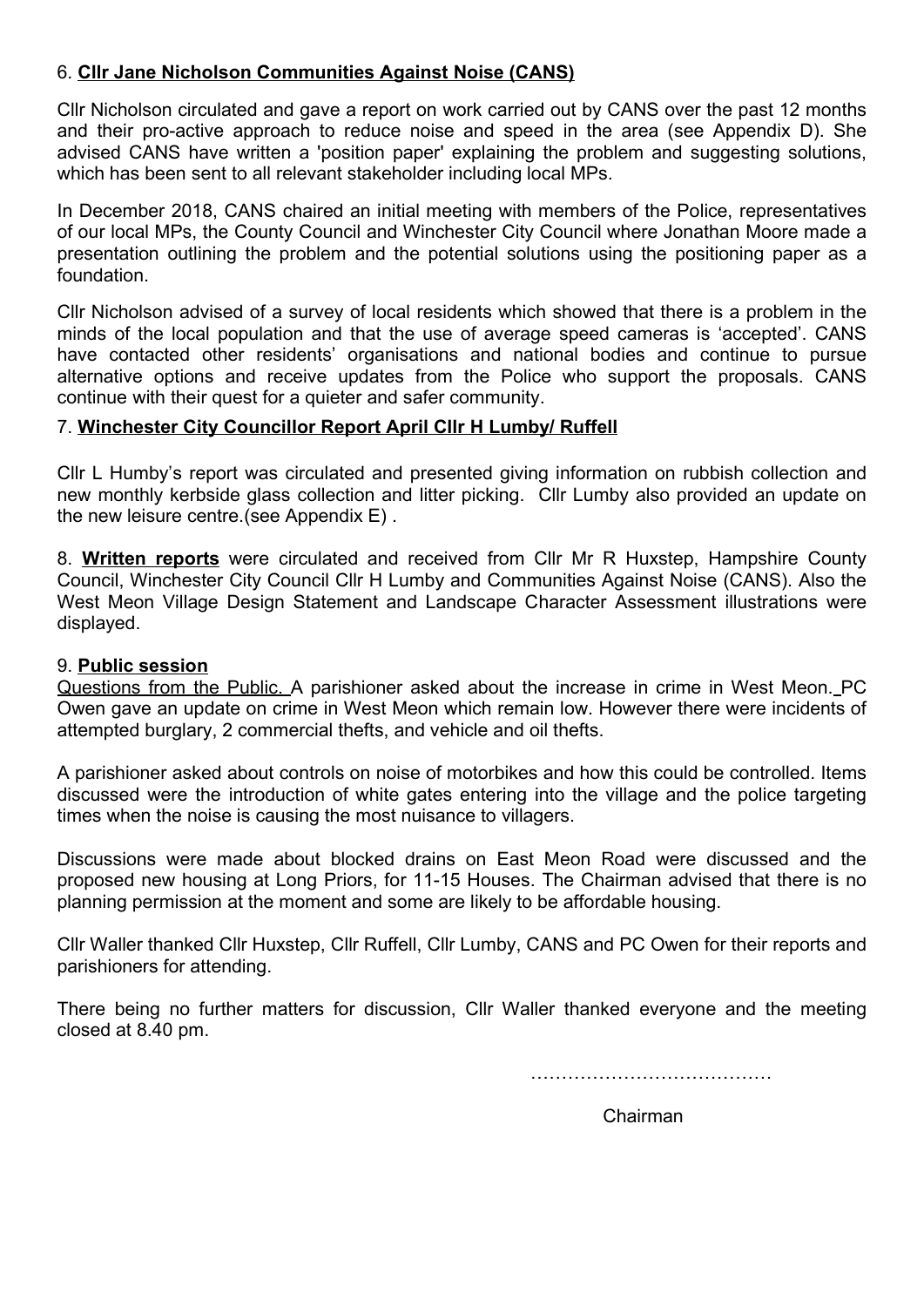# Appendix A

# Summary of Trustees' Annual Report for West Meon Village Hall for the period 1st January 2018 to 31st December 2018 Reference and administration details Charity name West Meon Village Hall Registered charity number 274661 Names of the charity trustees who managed the charity during the year Trustee name Office (if any) Notes Mary Dawson Vice-Chair Neil Falconer Treasurer Rosemary Morrish Tallulah Silburn Resigned 6th November 2018 Ingrid Sparshott Hazel Town Bookings Clerk Chris Town Chair Sally Williams Secretary Note Description of the charity's trusts, governance and management The Charity was established by a Conveyance/Trust Deed in 1952. All Trustees are elected (for a 3 year term) at an AGM or are co-opted. Management policies and procedures All new Trustees are given guidance of their responsibilities through Charity Commission publications. The Trustees annually use a Legal Requirements / Management Checklist based on a model from the Action for Communities in Rural England Village Hall Information Service. Professional support and advice is taken from Action Hampshire and/or other experts where relevant. Summary of the objects of the charity set out in its governing document, and of the main activities undertaken for the public benefit in relation to these objects. We provide a venue to facilitate a range of social, recreational and educational activities, together with community functions and events for the residents of West Meon and surrounding villages.

The building contains a hall with stage, a small hall / meeting room with outside patio, a kitchen, multipurpose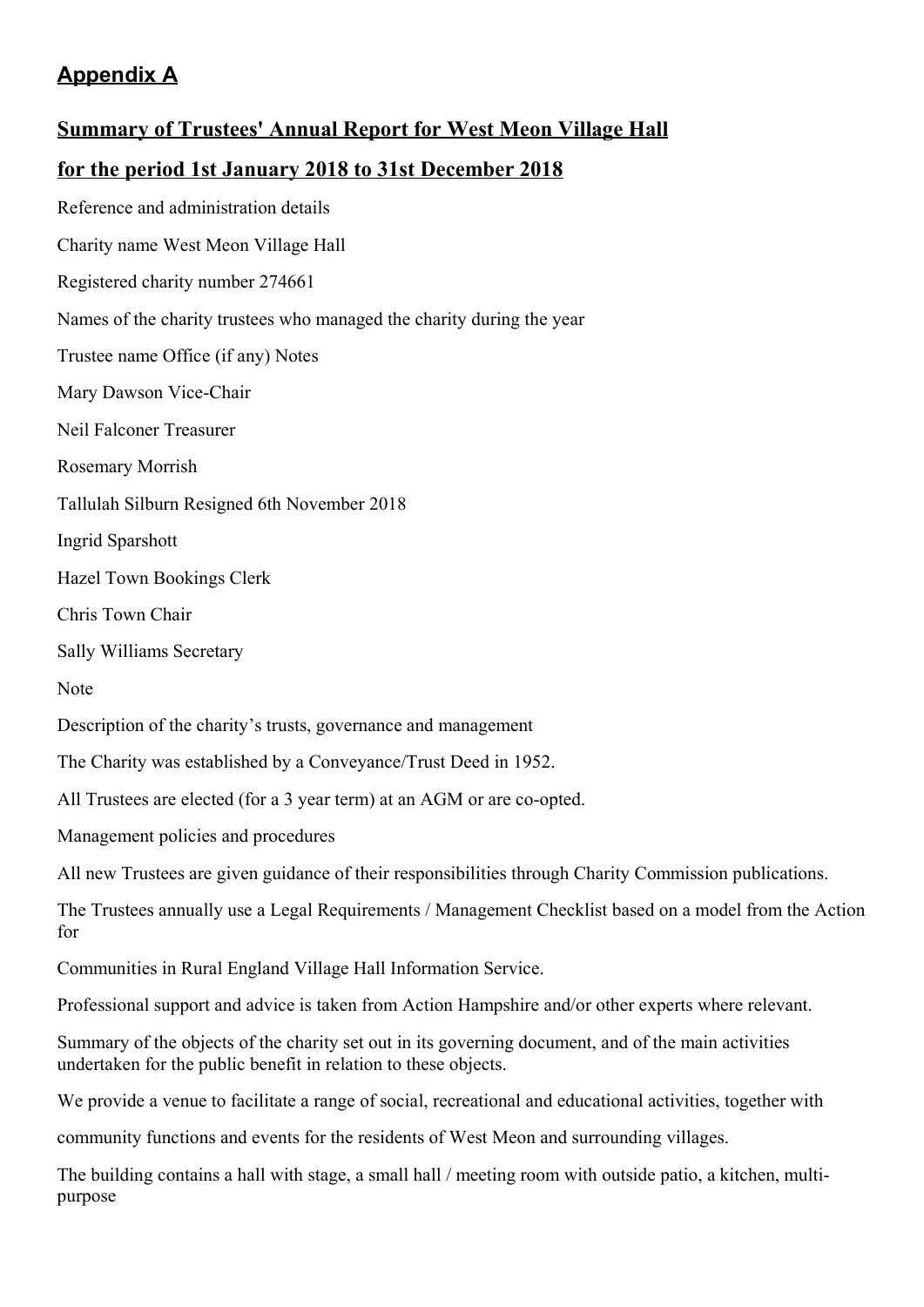corridor/useable space/storage area and toilets. These are all maintained in good condition suitable for various

uses. Storage facilities are also provided for many of the groups which are frequent users.

Tables, chairs, crockery and cutlery are also hired out to local organisations and individuals.

Financial Summary

Total ordinary income of £13,375 and total ordinary expenditure of £12,850 gave a net surplus of £525 for the

year.

Capital expenditure of £22,879, primarily on the electrical distribution board replacement (£3,170) and the kitchen

upgrade (£19,659), was offset by grants of £9,146 received from Hampshire County Council and West Meon

Parish Council in 2018 (and £10,500 from the National Lottery and West Meon Parish Council in 2017, recorded

in our 2017 accounts).

The principal source of income is from hiring fees. These are reviewed annually with a view to covering running

costs from normal income whilst keeping them fair and competitive with other similar facilities. Without the

regular income from the Pre-school which closed in summer 2018, it is difficult to see how the books will be

balanced in 2019 without a hirer requiring equivalent use. The committee is looking at alternative uses for the

small hall and is keen to invite community participation to achieve this. Without such a hirer it will be necessary to

find ways to reduce operating costs to balance income and expenditure.

Monies not expected to be needed at short notice are held on deposit with CCLA.

Although not at the income threshold that requires independent examination of our accounts, they are

nonetheless independently checked, for this year by John Claisse, a resident of the village not otherwise associated with the management of the charity.

The charity has decided to keep a minimum reserve of £15,000 to protect against income loss and to take advantage of new opportunities. Although equivalent to more than one full year of running costs, this

acknowledges the age and construction of the building and potential problems associated with this.

Activities and Achievements during the year and other information

The facilities have been well used again during the year, with high occupancy levels on a regular basis (mainly

during school term times). Users/activities offered regularly include the School, Beavers, Scouts, Ballet and Tap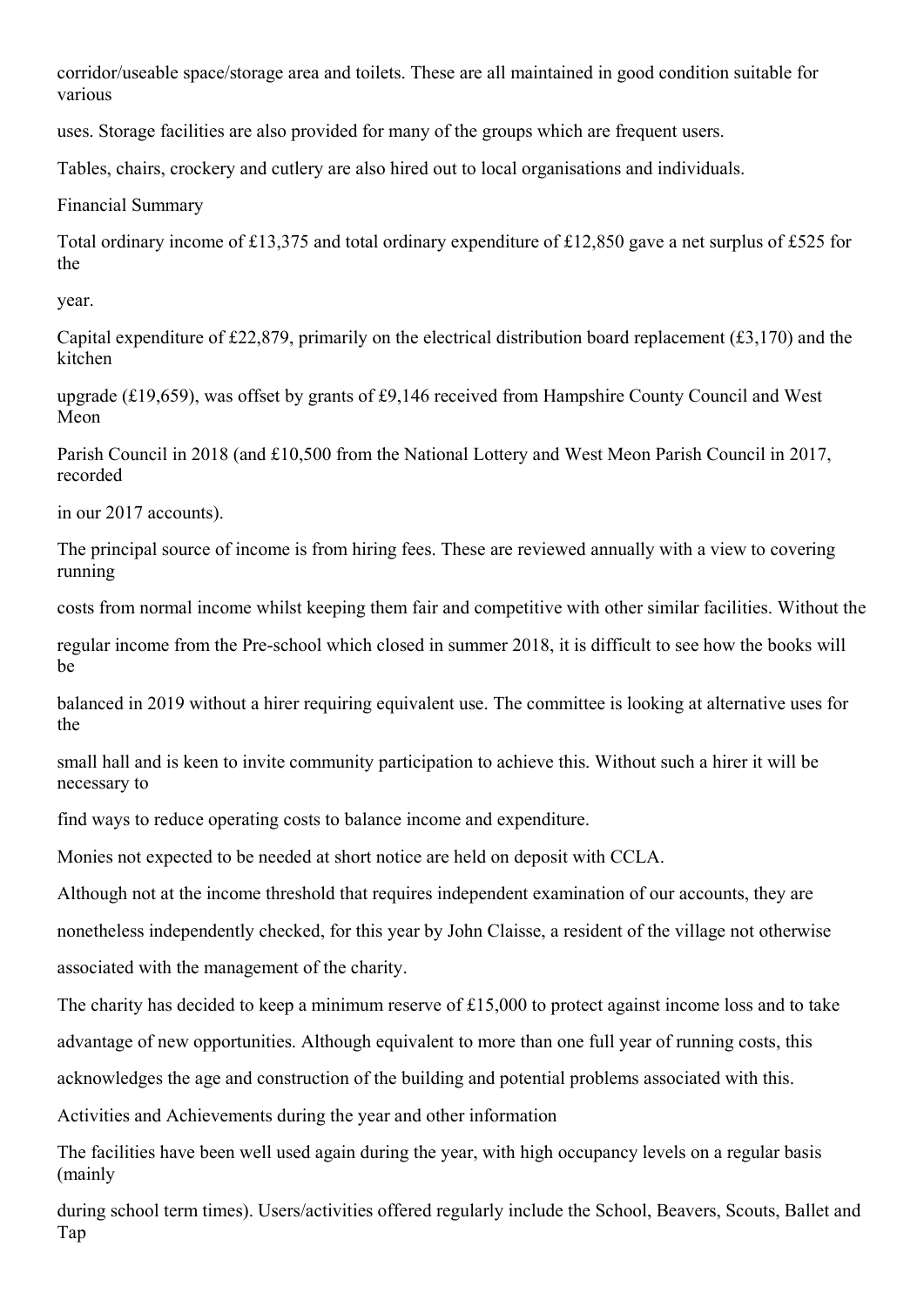Dancing, Adult Keep-Fit and Gentle Fit, Ladies' Choir, Musical Theatre Club, Drama lessons, Boxercise, Table

Tennis, WI, the Garden Club and West Meon Theatre. There have also been one-off events and parties.

The Pre-school closed during the year due to a lack of children attending, a rather sad loss for the village as

there had been some provision for this group in the hall for at least 30 years. The small hall has some

occasional use but we are looking for other users for it. The large storeroom previously used by the preschool

now stores the table tennis tables, other tables and most of the chairs, which frees up space in the main

corridor/foyer.

The kitchen was completely refitted during the year with new flooring, cupboards, worksurfaces and sinks etc. A

large fridge/freezer is now provided, as is an industrial-style dishwasher which has a wash cycle of under 2

minutes, so is ideal for large events.

Among various other smaller projects and works, the night security lighting in the car park was changed from

being on permanently during the dark to being on a movement sensor – helping to support the South Downs

National Park International Dark Sky Reserve and cutting electricity usage.

This report is not a statutory document and is provided for information only.

# Appendix B

West Meon Parish Council Chairman's report to the Annual Parish Meeting, April 24th 2019

The last twelve months have been a most productive time for the WMPC. I should like to thank my fellow Councillors and our Clerk for their commitment and hard work, also our maintenance team of Mac Edwards and Dayle Westwood and Martin Cowell for footpaths. I would also like to thank those many parishioners who volunteer in our community in so many different ways. We have also been supported by our City and County Councillors and the Lengthsman scheme. We set a reasonable and responsible precept again this year. We are continuing to improve our communications through considering revisions to the website, ensuring detail in our reports in the parish news and will revive the Listening Post held in the West Meon café. We also post regularly and thoughtfully on We Are West Meon Facebook site. Our noticeboard has space for WMPC and village enterprise notices as does the website so please do make use of these. In the last twelve months we have:

· Strongly supported the community shop and its management committee

· Made substantial grants in the community and supported a whole range of village institutions and enterprises

· Continued to improve the finances at WMPC

· Completed the draft of the revised VDS and Landscape Character assessment and held the first consultation, including developing a new parish illustration

· Continued to improve the amenities in the community with repairs to the bus shelter and sign boards, the benches at the recreation ground and the pathway down to the church and installed a new bench at the Cross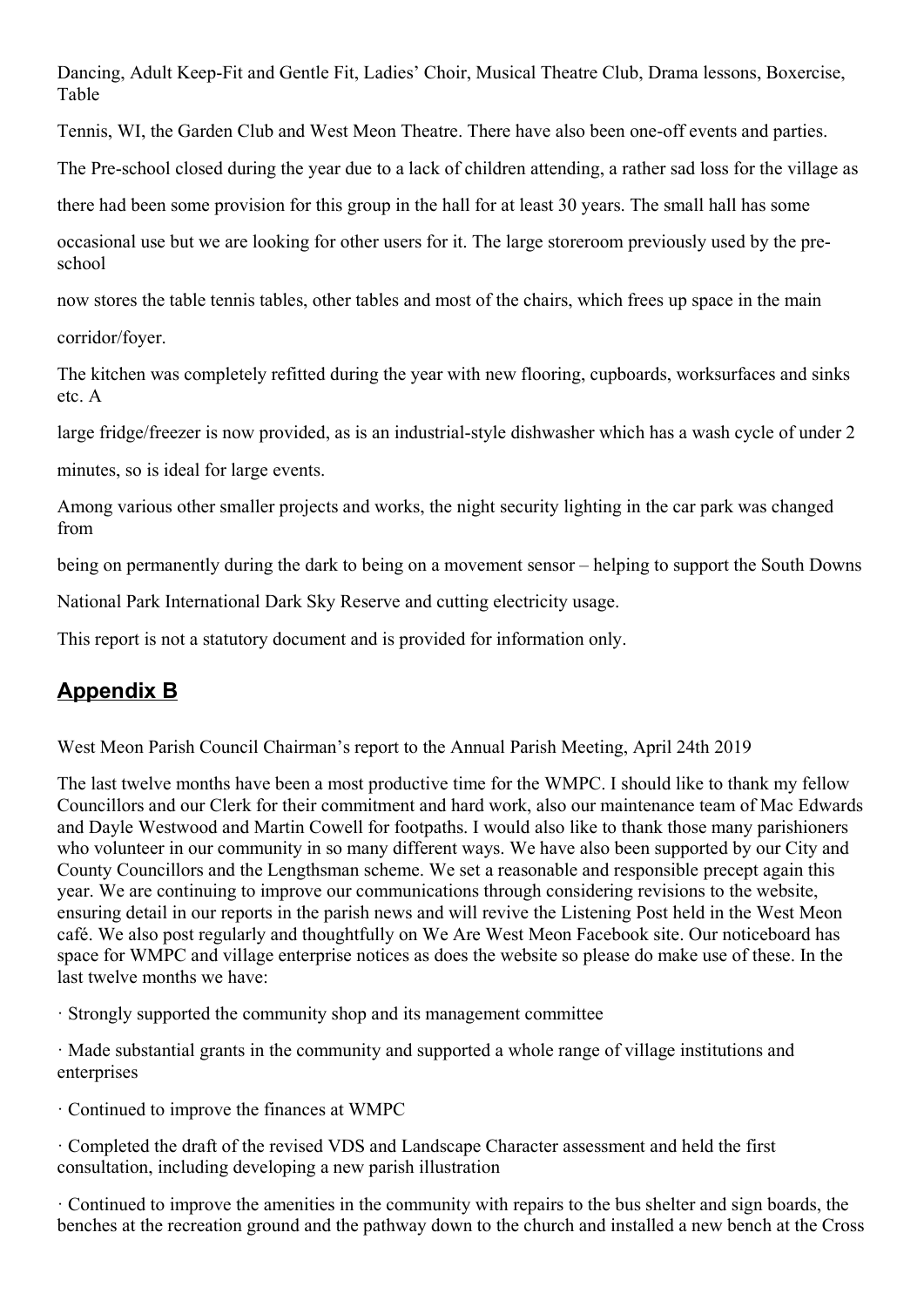- · Mapped the fire hydrants in West Meon to improve community safety
- · Requested a study into creating a new pavement from Sheepbridge to West Meon along the A32

· Continued to promote the re-development of West Meon old station as the MVT trail head and the establishment of a nature reserve within station yard.

Many more mundane and everyday issues and matters have also occupied the Council over the past year. We still struggle with car parking in the High Street and on Church Lane. We monitor the sustainability of our village shops and clubs. We try to support parishioners when they face challenges.

We still have to complete the revised VDS and Landscape Character Assessment. This is vital to having a West Meon voice in wider planning and development decisions. Communities must respond to changing demands but have a say in what happens in the parish and around it. This does not guarantee that our voice is dominant or that we always get what we want, but it does ensure we are heard and that what we say reflects positively on the community of West Meon.

WMPC is however in need of new members and new voices. A parish will only be as strong and vibrant as its Parish Council. We should have 9 members but are currently under strength by one third. It is important that we improve this. A community should not rely on the same voices to represent it year after year. New ideas and thoughts are always welcome, especially from those keen to be part of a team that works hard but cares about the future of West Meon. If you have missed your chance to stand in the elections in May then please consider being co opted to join the Parish Council. Give the Clerk your name and consider finding that small amount of time each month

to help take West Meon forward. Though there are many challenges ahead, we believe that having a strong PC is a sign of a strong and successful community. Our ambition is to ensure that we continue to have both.

Chris Waller, Chairman, West Meon Parish Council, April 24th 2019

# Appendix C

# Hampshire County Council's Meon Valley Division:

# County Councillor Roger Huxstep's Annual Report 2018-19 for West Meon Parish Council's Annual Parish Assembly on 24th April 2019 held at West Meon & Warnford Sports Pavilion.

Last May, the council welcomed Councillor Elaine Still as our incoming chairman and Councillor Charles Choudary as vice-chairman; he will take over as chairman this May, after the local elections. By May the current Conservative administration will be half-way through its term. The make-up of the council is unchanged at 56 Conservative members, 19 Liberal Democrats, 2 Labour and 1 Independent. Councillor Roy Perry was re-elected as Leader of the Council. However, he announced recently that he will stand down as Leader at HCC's AGM on 15th May.

## Brexit

Last year at this time I reported turbulence after the snap election; that remains with us through the Brexit bouleversement. (upheaval) With the extension of Brexit, potentially up to and even possibly beyond 31st October. It remains prominent in government business. Roy Perry with other local authority leaders has been meeting regularly to consider what contingencies might have to be in place once we leave. Locally therefore, devolution has slipped down the agenda but not forgotten. The county council is still intent on keeping Hampshire together and the current Secretary of State for Housing, Communities & Local Government, James Brokenshire (and we hope he does not live up to his name), is clear that all local authorities in Hampshire have to agree on any local government changes.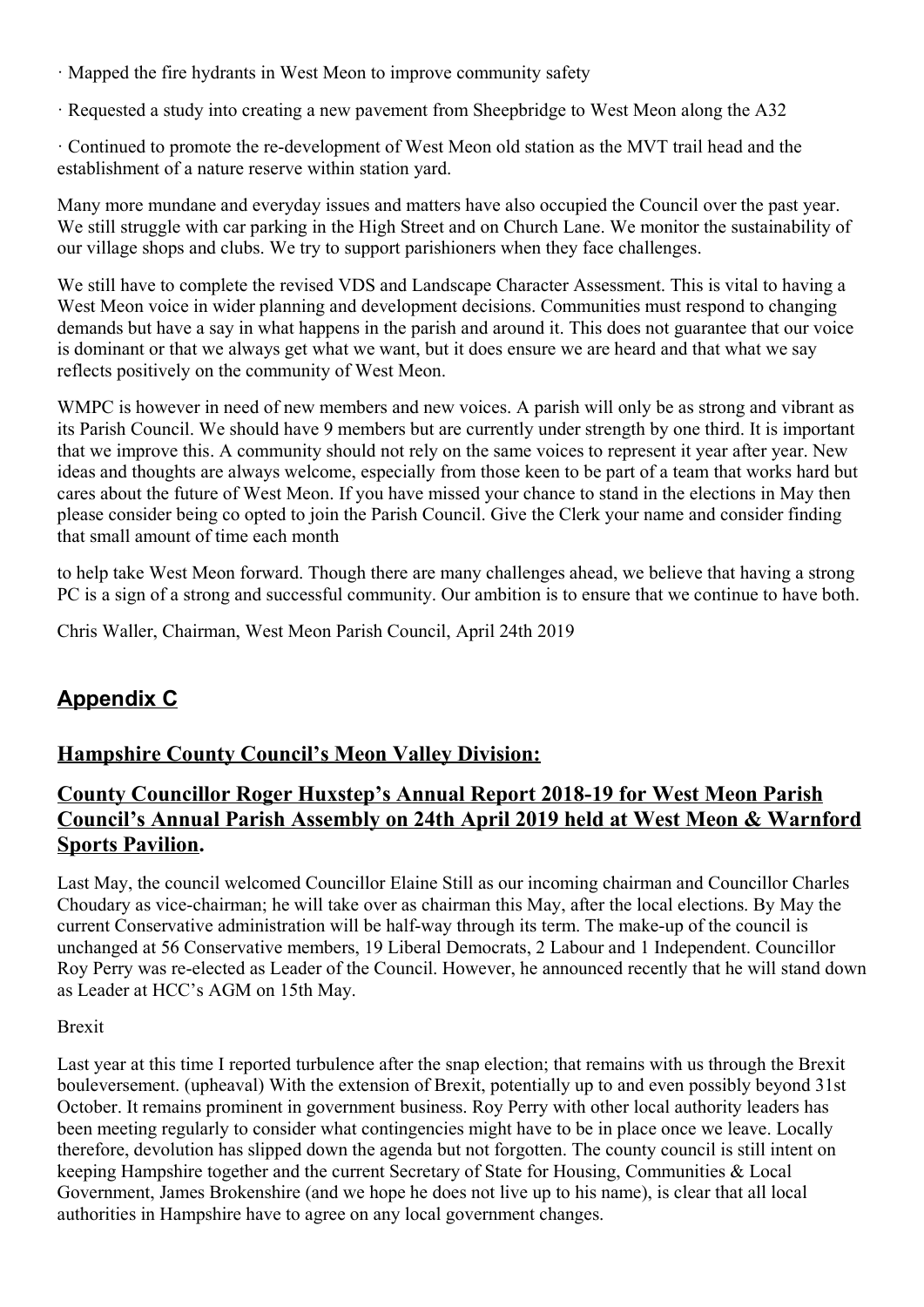## Council Tax

The council tax requirement for the County Council for the year beginning 1st April 2019, is £634,450,710. This translates to the County Council's band D council tax for the next financial year will be £1,236.87, an increase of 2.99% or about 70p per week. For other Bands they are:

£ Band A 824.58 Band B 962.01 Band C 1,099.44 Band D 1,236.87 Band E 1,511.73 Band F 1,786.59 Band G 2,061.45 Band H 2,473.74

The councils budget setting for 2019/20 has been a big issue for officers and members to grapple with; as it was last year. As I said last year, no pleasure is derived for Tory administrations by proposing tax increases, which is why for 5 years from 2010 at the start of the coalition Government we froze the County precept. We are now obliged to adopt increases because we are under a legal requirement to provide our statutory services while keeping a balanced budget. The good news is that our HCC precept is still the second lowest in the country.

Above all we have demographic pressures with more children and more elderly people in particular. Much as we love our children and respect and cherish our senior citizens they are the 2 sections of the community who, on the whole, understandably take more from the economy than they put in. The elderly have paid their taxes so have earned their rights and the children we hope will grow up to make a positive contribution to the economy having been well educated in Hampshire. Last year I reported that there were 1000 extra people attaining the age of 80 every year in Hampshire - that figure now is 2000 extra over the age of 85 and a proportion of them will inevitably turn to the council for assistance with their care needs. Many will not need help, but many will. Added to that there are more young people with complex needs living into adulthood who will need expensive social care but not necessarily medical care. There is also school transport costs standing at some £30m.

The County Council, like many other Councils, is therefore experiencing huge fiscal pressures and the Leader has made representations to the Prime Minister, corresponded with Treasury ministers and had face to face meetings with the Ministry for Housing, Communities and Local Government (MHCLG) including the Secretary of State. The Leader sits on the Local Government Association (LGA) Task and Finish Group on Fair Funding and Business Rate Review. At those meetings he seeks to push for more transparency and clarity in local government finance as well as a fair deal for shire counties. The present system is anything but clear and simple. There was a telling letter in the FT a few weeks ago referring to the recent purchase of a house in London for £40million on which the council tax paid would be less than on a one bedroomed flat in Dorset. The letter finished with the phrase, "just saying". Of course, that is the problem – it is easy to identify the problem, the difficulty is the solution. Scotland is considering a tourist tax. In the USA there are local state taxes. It is easy to find flaws in all alternatives but it is clear that the present system cannot continue as is. The Parliamentary Under Secretary at the Ministry for Housing, Communities and Local Government (MHCLG), Rishi Sunak spoke recently to the County Councils Network (CCN), he is alert to the issues faced by County Councils with huge pressures coming from adults' social care and children's social care. Rishi Sunak is a Yorkshire MP but his family live in Hampshire. He gives the impression that he is open to two suggestions: A, that it is better to have a small charge for issuing bus passes e.g. £2 a year to help retain a bus service - pointless having a free pass if there is no bus, and B, a small charge at a Household Waste Recycling Centre so that we can retain all centres, rather than no charge and have only half the centres. However, that remains work in progress. Criticism is easy; finding solutions are somewhat harder.

There were many Remembrance events across the county to mark the centenary of the end of World War I that were attended by many Members of the Council including events in Members' own Divisions. The County Youth Orchestra also repeated their performance of Mozart's Requiem in Winchester's twin town of Giessen and they were joined there by a German choir.

The work of the Hampshire Commission 2050 continues. I attended the recent session on 'rural Hampshire'. The IBM European Research Laboratory at Hursley is to host the final session. The Commission is due to conclude its work in June this year and a report of its findings will be prepared.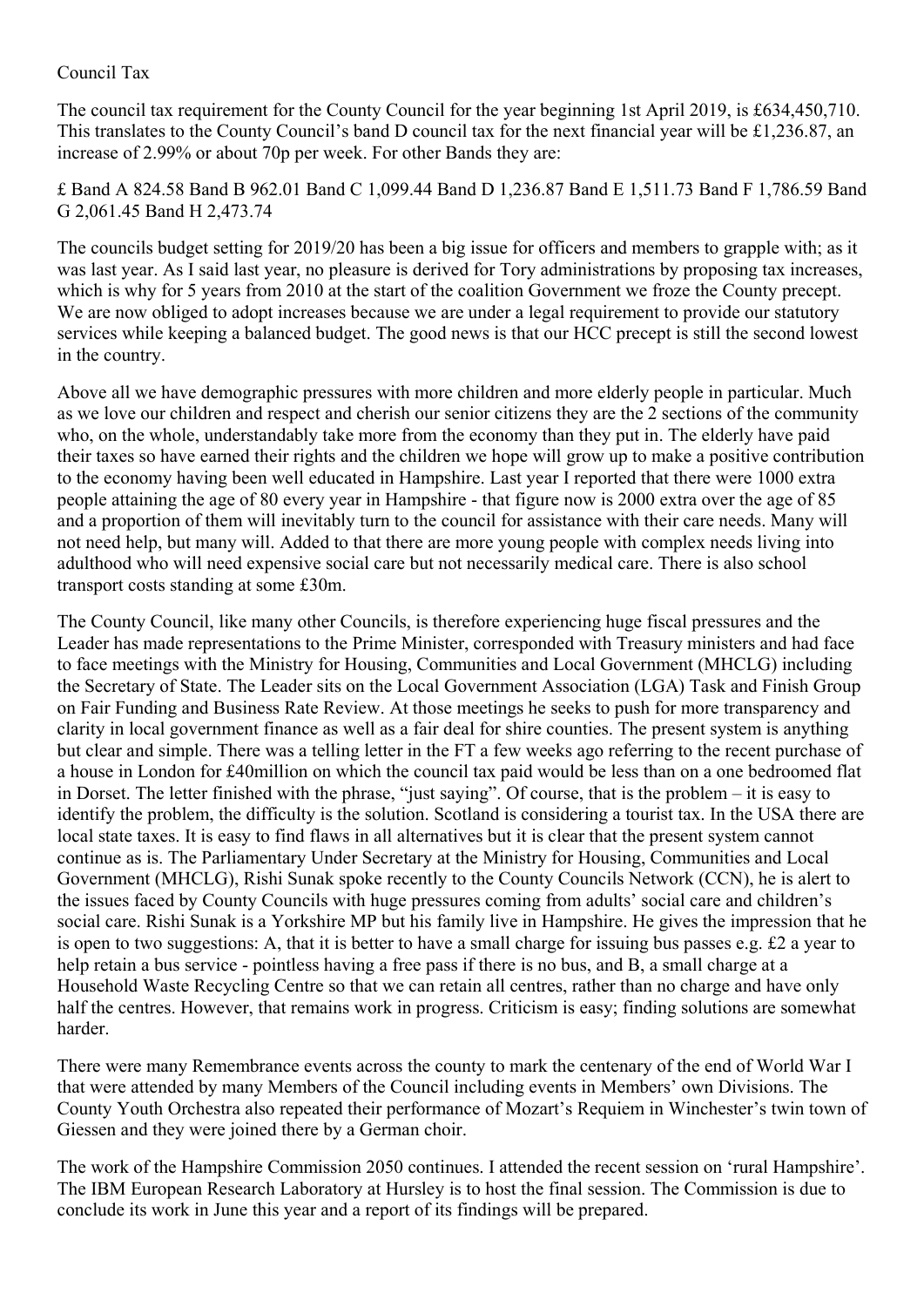Member for Meon Valley Division, Hampshire County Council 24th April 2019

# Appendix D

# Communities Against Noise and Speed (CANS) Report May 2019

Committee Update for WMPC(April 2019) Over the last 12 months members of CANS have been very proactive in pushing forwards with the noise and speed issue in our local area from a minority of motorcyclists who abuse the law. An update on the activities can be viewed below:

•We have written a 'position paper' explaining the problem and suggesting solutions, which has been sent to all relevant stakeholder including local MPs

.•In December 2018, CANS chaired an initial meeting with members of the Police, representatives of our local MPs, the County Council and Winchester City Council where Jonathan Moore made a presentation outlined the problem and the potential solutions using the positioning paper as a foundation

.•The County Council position was unhelpful because their 'metric' for taking any action is 'KSI per kilometre' and based on this single metric they believe there is not an issue!•We have extensively researched with average speed cameras to understand what is possible with regards locations and costs

•We have conducted a survey of local residents which shows that there is a problem in the minds of the local population and that the use of average speed cameras is 'accepted'

•We have encouraged an ongoing low level of evidence gathering campaign including video evidence and logging of times and severity of bad behaviour and active reporting to 101

•We have contacted other residents' organisations and national bodies regarding similar problems in their areas and collected good evidence about what has worked for them to solve similar problems •And finally, we had a second meeting with the Police, representatives of our local MPs, the County Council and Winchester City Council on 3rdApril 2019 with the following results:

O Discussions on various types of cameras are ongoing but because of the high cost of both installation and operations immediate progression is currently prohibitive. However, a number of alternative options are being investigated both by the authorities and CANS.

 $\circ$  An update from the Police on their upcoming plans for the start of the motorcycle season, which due to operational reasons we cannot promote

.o The County Council are investigating additional traffic calming initiatives and will be producing a list of affordable options which villages and parishes can consider acquiring for their areas though local funding.

O Current legislation on vehicle noise is inadequate and we shared ideas on how this may be amended for the future but other national events are currently dominating the political agenda!

O There are a number of other areas we are going to investigate around antisocial behaviour and other current legislation. The general consensus at the forum meetings is one of complete agreement there is an issue in the area but we were all very clear it does only relate to a small group of individuals. Discussions with the Police identified one great difficulty we face is these individuals are very experienced in operating outside of the law and manipulating legislation such that it becomes almost valueless. However, the Police are extremely supportive and were very clear they will continue to try and implement the law within the constraints they face. We will continue with our quest for a quieter and safer community

# Appendix E

# West Meon Parish Meeting Winchester City Councillor Report April 2019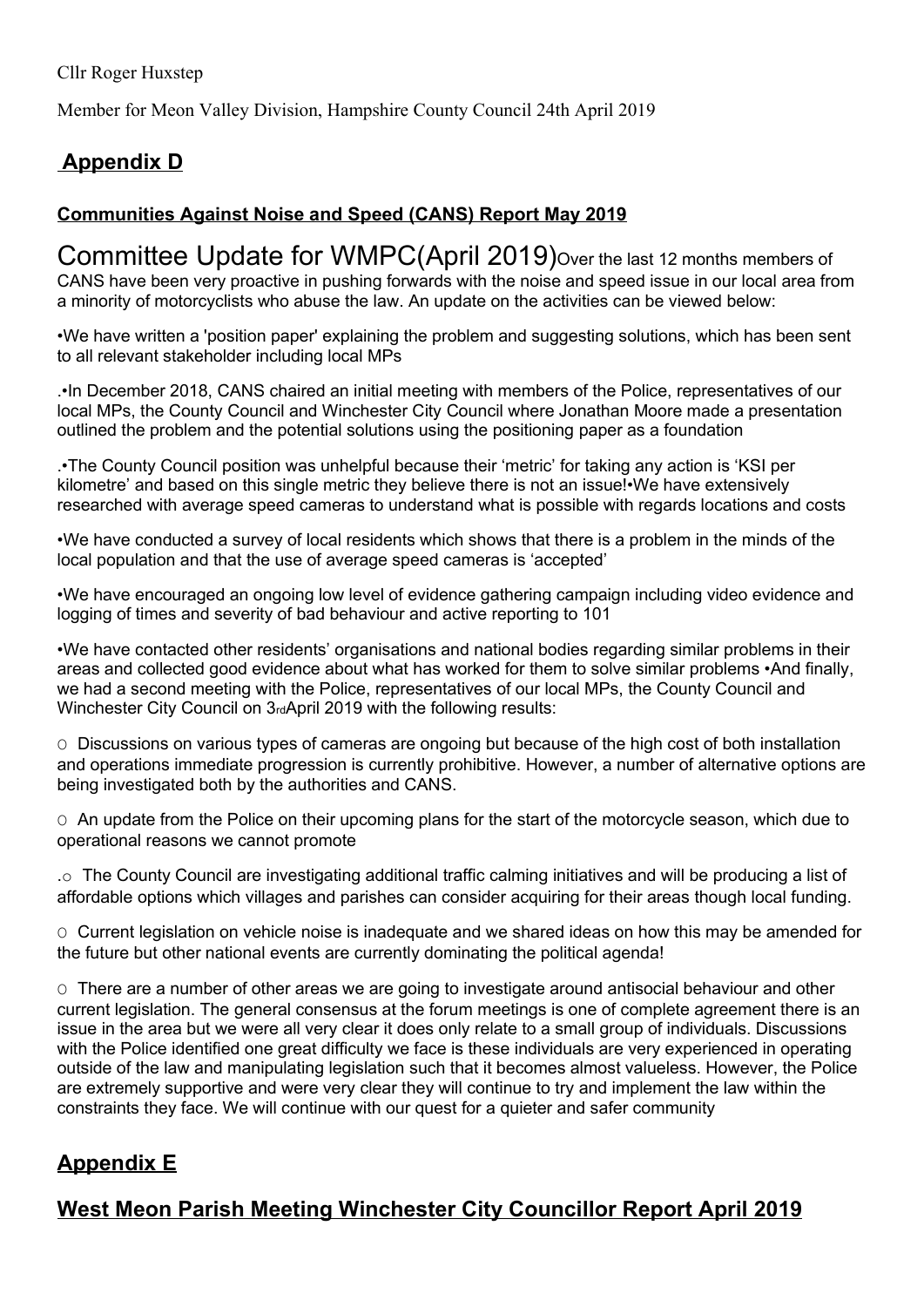**1. Rubbish collection** The current contract for refuse collection comes to an end in October this year. That contract is currently carried out jointly with East Hampshire District Council. Winchester City Council have decided to extend the existing contract on its own for a further year (East Hants are entering into separate arrangements with Havant). The key feature of the new arrangement will be the introduction of monthly kerbside glass collection from October 2019 everyone will be issued with a free box and details of their collection day over the coming months. The introduction of the kerbside collection will mean that there is less need for bottle banks in the area. Some of these will therefore be removed, depending on usage. Heavily used bottle banks are therefore likely to be retained. There have been some reliability issues with some of the existing refuse collection lorries which has meant that on occasion collections have been late or delayed. A number of new lorries are to be acquired to address this. Two new lorries have arrived in the last few weeks and two have finished repairs, so there is an expectation for return to schedule in the weeks ahead. As collection will now be solely in the Winchester City Council district, there will be some changes to schedules and collection days. Again, details of this will be circulated in the coming months. WCC are also running a full bin collection procurement exercise, for an 8 year contract starting with the successful bidder from October 2020. As part of this exercise and in line with the latestGovernment consultation on reducing waste, we will also consider a doorstep food collection service as well as other options including textiles.

2. New Leisure Centre under way Work has now started on the proposed new leisure centre at Bar End. Planning permission has been obtained, Willmott Dixon appointed as building contractor and Everyone Active selected as operator. Everyone Active have been named Swim England's Operator of the Year for the last two years and run 150 facilities nationally. Funding was approved at the council meeting on 28th February. The new facility will be developed with financial support from Hampshire County Council, the Pinder Trust, and the University of Winchester. Work commenced last week. The new leisure centre, with eight courts and a 50m pool as well as extensive other facilities, is designed to serve the entire district. With the new location at Bar End, access will be much easier from the Upper Meon Valley ward. It is due to open in 2021. In addition, a new four court sports centre is separately being proposed to serve the Southern Parishes.

3. District litter clean up The city council pledged its support for this year's Great British Spring Clean, run by environmental charity Keep Britain Tidy. The Great British Spring Clean brought together individuals, community organisations, businesses and councils to make a difference to the environment on our doorstep. The campaign ranfrom March 22 to April 23, with residents urged to get out in the district and help clean up roads and community green spaces. The council, along with its street care contractors, assisted local parishes and litter picking groups (including from West Meon) by providing free high-visibility jackets, litter picks and black bags which they collected after the event. Similar initiatives are encouraged and will be supported where possible.

4. **Anti-social noise** The second meeting of the forum set up to seek to address the issues of anti-social motorbike noise in the area met this month, at the offices of the Police & Crime Commissioner. Chaired by CANS (Communities Against Noise & Speed), it brings together the different layers of government (at national, county and district level) as well as the Police to discuss and implement solutions to the problem. The meeting heard from the Police on its plans for the months head, including the trialling of two different pieces of technology. A menu of options for traffic calming measures is also being prepared for parishes, enabling them to choose lower cost measures that will assist in their locality. Although the focus by CANS to date has been on the major roads, it is acknowledged that the problem cannot be shifted onto the smaller lanes and so an entire area solution is required. The Matterley Estate planning application was considered by the SDNPA recently. Full details of the decision are awaited, although the committee approved